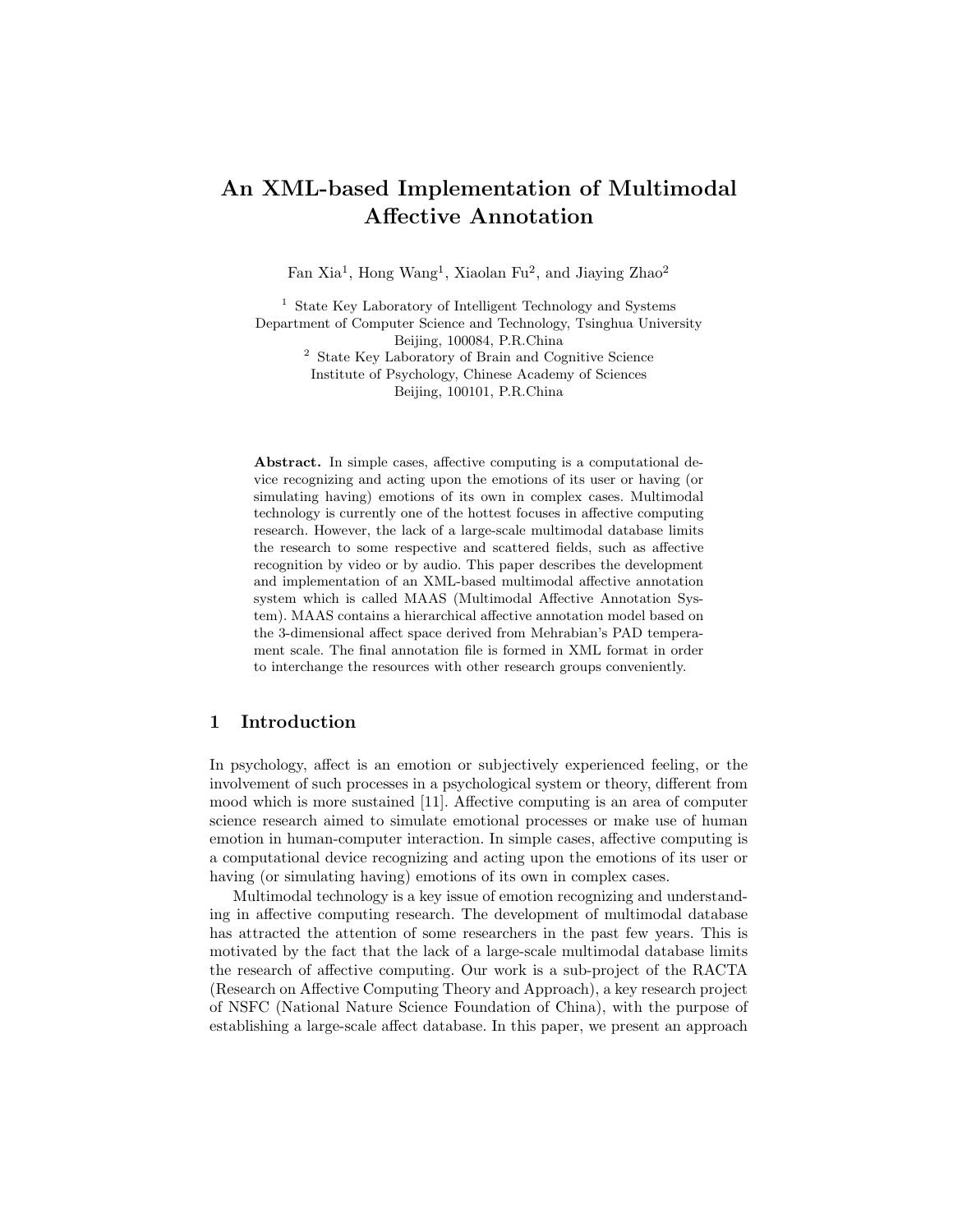to annotate human emotions precisely and conveniently, as well as its implementations.

In achieving our goal, a series of experiments have been designed. Participants were stimulated in order to induce some real affect. A few problems arised such as how to evaluate the stimulation materials and how to annotate the various affect precisely and conveniently. In the following sections, we will present an annotation system named MAAS with a useful toolkit to solve these problems.

## 2 Approaches of affective evaluation

There is no exact definition of affect in psychology. Nonetheless, various psychologists have attempted to provide temporary definitions, among which Leverson's theory is the most acceptable - affect is "a transient psychological-physiological behavior, which represents the model that the organism adopted to adapt the variety environment" [1].

Adopting a universal evaluation standard will be greatly helpful to allow the easy interchange of annotation files and the sharing of annotation model among different research groups. There are two different theoretical approaches to the study of affect: categorical and dimensional.

The categorical approach considers that there are several basic types of affect; each type has its special experiential characters, physiological arousal pattern and performance pattern. The different combinations of the basic affect form the entire human affect [2]. According to this approach, commonly proposed members include happiness, surprise, fear, sadness, anger, disgust, contempt, shame, and guilt [12].

Another one is the dimensional approach. This theory shows that the human affect consists of several dimensions. The dimensional theorists consider affect as gradual and smooth transformation. In this approach, similarity and difference between two types of affect is expressed as the distance in the dimensional space. The most acceptable dimensional pattern is a two-dimension space can be described as below: (a) valence or in other word hedonic tone, this dimension is based on negative-positive affect's separation-activation; (b) arousal or activation, this dimension indicates the activated power intensity associated with the affect status. However, this approach doesn't hold good in all cases. For example, it fails to specify the difference between fear and anger [6].

In MAAS, Mehrabian's PAD temperament scale is used [5] [6] [7].The PAD scale determines emotions using a three-dimensional emotion space representing pleasure-displeasure, arousal-nonarousal and dominance-submissiveness. Pleasuredispleasure represents the positive or negative quality of the emotion; arousalnonarousal refers to a combination of physical activity and mental alertness; and dominance-submissiveness is defined in terms of levels of control [5]. According to Mehrabian, every possible human emotion can be represented as definite points in the three dimensions. The following emotions exist as points in that space: angry, bored, curious, dignified, elated, hungry, inhibited, loved, puzzled, sleepy,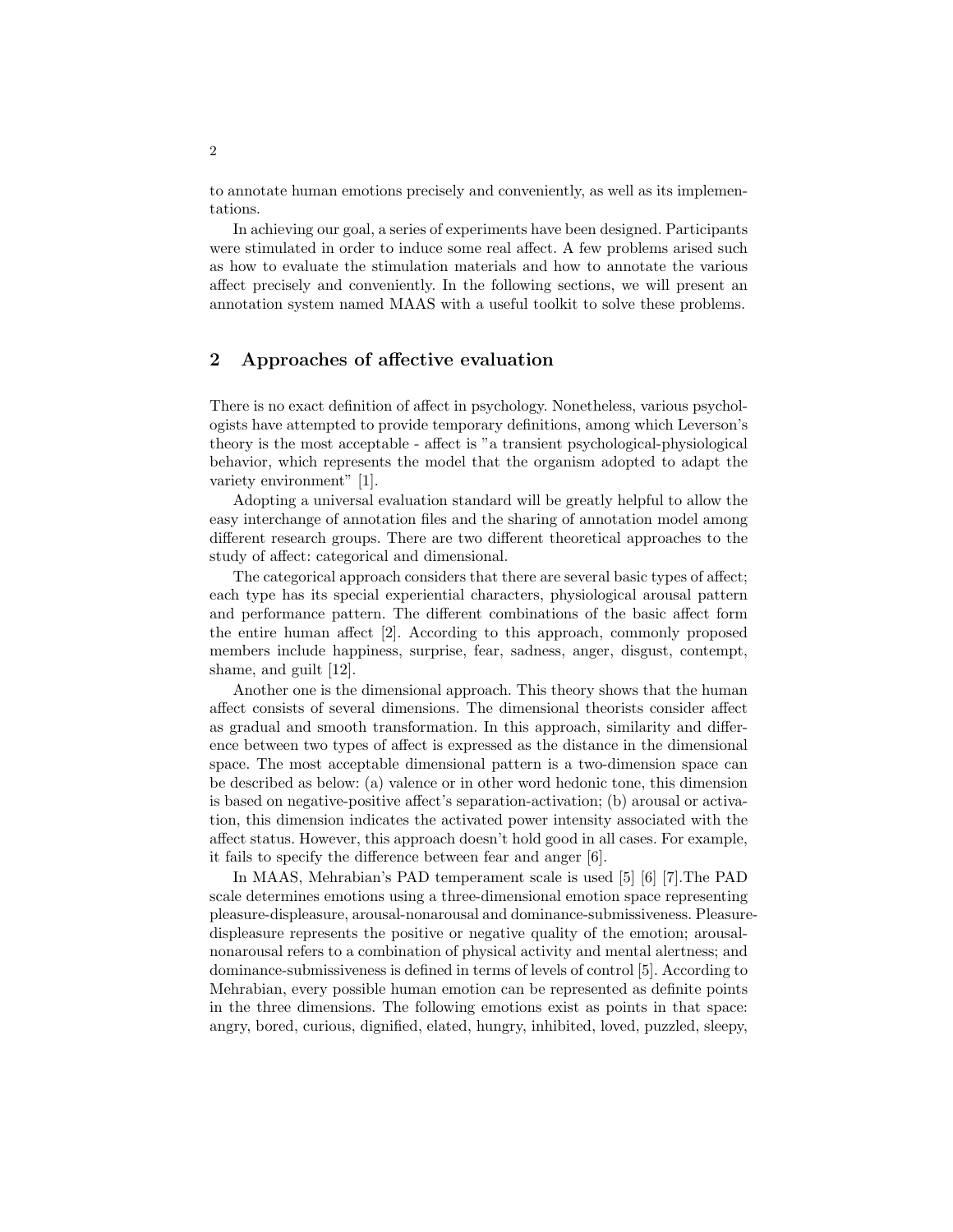unconcerned, and violent [5], as shown in Figure 1. Violent, for instance, represents a displeased, highly aroused, and highly dominant emotional state.

> The following sample ratings illustrate definitions of various emotion terms when scores on each PAD scale range from -1 to +1:



The emotional state "angry" is a highly unpleasant, highly aroused, and moderately dominant emotional state. The "bored" state implies a highly unpleasant, highly unaroused, and moderately submissive state.

From: Albert Mehrabian's (1980) PAD Scales.

Fig. 1. 3-dimensional affect space [5] [10]

Furthermore, the work of Yuxia Huang and her colleagues based on IAPS (International Affective Picture System) [3] shows that basic affect has a corresponding position in the dimensional affective space. For example, the affect of happiness always has a corresponding position on the aroused and positive dimensions, and the affect of sadness on the nonaroused and negative dimensions. Through the research they also discover that the dimensional affective space has no absolute relation with the basic affect, which means that there is no precise transformation between basic affect and the position in dimensional affect space.

Further analysis shows the correspondence between the two approaches [3]. In some cases, they are similar in some ways. Like the categorical approach, the dimensional approach also includes the existence of basic affect. Moreover, the multidimensional and dynamical nature of affect should be considered while describing the complicated human affect

#### 3 MAAS: an XML-based affective annotation system

#### 3.1 Issues in the design of a multimodal affective annotation system

An effective annotation approach needs to be able to represent the entire human affect. The representation should be precise and convenient for researchers. MAAS assumes that human affect consists of three parts: subjective experience,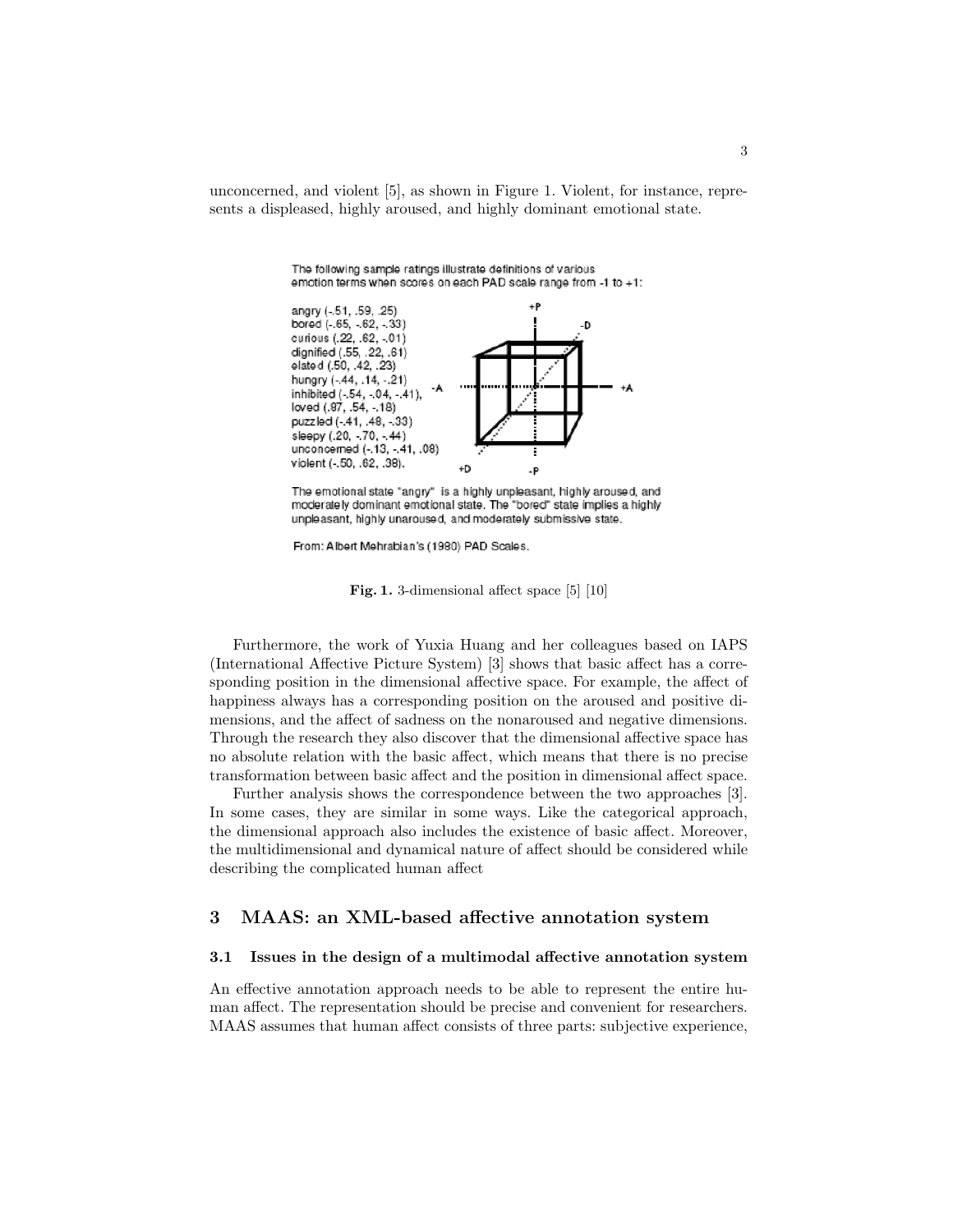performance or in another word expression and physiological arousal. The system should be useful when annotating a person's affect in a particular scene, describing his or her performance and tracking the physiological data.

The implementation of multimodal annotation is another important issue that needs to be considered. Due to the complexity and multi-causality of affect, any single subject like video is not enough for affect recognition. Thus we must integrate the multimodal data: physiological, audio-visual in the annotation process in MAAS.

#### 3.2 The hierarchical annotation model

Considering the convenience of annotation process and the representation of various human affect, MAAS employs a hierarchical structure to describe both affect information and other data sources. There are mainly two top layers in MAAS's hierarchical structure: the affect annotation layer and the data layer.

First in affect annotation MAAS assumes that there are ten basic categories of affect: exuberant, bored, dependent, disdainful, relaxed, anxious, docile, hostile, fearful and disgusted. Each affect in these categories has a value in the form of (P, A, D) in the three dimensional affective space. For example, anger is labeled with a value  $(-.51, .59, .25)$  and curious with a value  $(.22, .62, .01)$ . During the annotation process, MAAS divides the annotation into two parts: the person's self-evaluation and an objective-evaluation by others. Self-evaluation and objective-evaluation are respectively corresponded to the features of subjective experience and performance of affect. In the following steps, some scattered elements can be added to the annotation, such as the mode which represents how the person performs his or her affect, by expression or gesture; the scene which represents the description of the experiment environment and the person's background, etc..

In the data layer there are now three sub-layers: video, audio and physiology. The data recorded during the experiments will be stored into the data layer in required format. The notable key is that data layer represents not only the physiological arousal but also multimodal factors related to the affect

#### 3.3 MAA: an XML-based affective annotation tool

A demo picture of MAAS's toolkit is given in Figure 2. It shows how to use the MAAS's toolkit to annotate a person's affect. The main window contains a video-window, a wave-window and a thumbnail-window. Before the annotation process, the video and the audio source should be specified respectively. In the center of Figure 2, there is a simple XML-based annotation content editor, which appears when a segment is specified as Figure 3 shows. The MAAS toolkit will automatically track the data to the annotation content editor and save it to the result files.

When the large-scale affective resource database is established, the most imperative problem is how to extract a particular piece of data from a vast database rapidly and efficiently. MAAS's toolkit provides an extract wizard for

4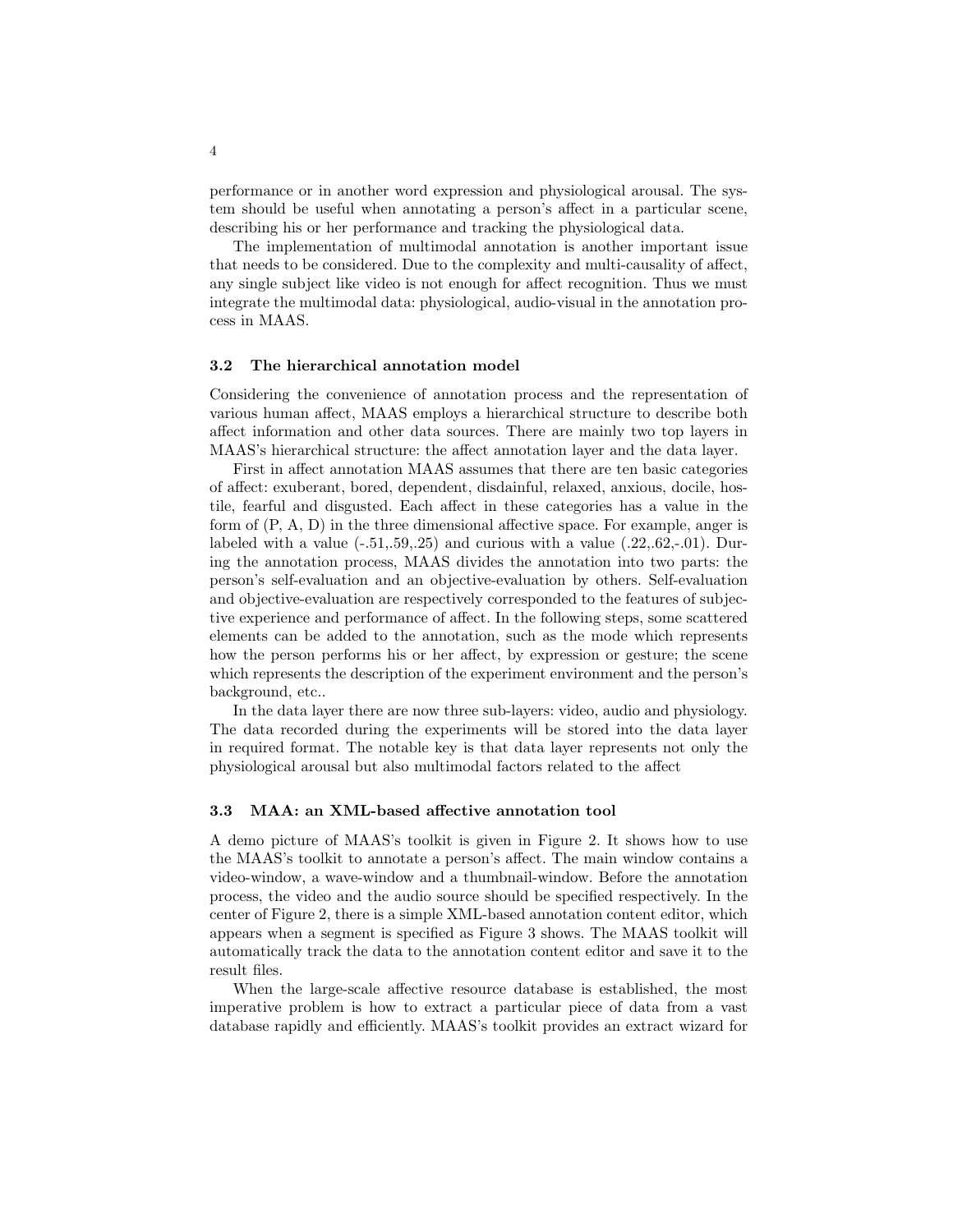

Fig. 2. MAAS-toolkit's main window



Fig. 3. Annotation content editor

| $\mathbf{a}$<br>ExportWizardForm<br>Ο                                                                                                     | <b>a</b><br>$\Theta$<br>ExportWizardForm                                                                                                                                                                                                                                                                                                                                     | $\Theta$<br>幔<br>ExportWizardForm                                                         |
|-------------------------------------------------------------------------------------------------------------------------------------------|------------------------------------------------------------------------------------------------------------------------------------------------------------------------------------------------------------------------------------------------------------------------------------------------------------------------------------------------------------------------------|-------------------------------------------------------------------------------------------|
| choose the source xml file or a folder contains your xml files<br>$\bullet$ File<br>E:\Studyidata\src.xml<br>Browse<br>◯ Folder<br>Browse | <itemlist><br/>litemlist<br/><math>\leq</math>item<br/>item<br/><name>Ronaldo</name><br/>name<br/><math>\rightarrow</math> <age>29</age><br/><country>Brazil</country><br/>age ·<br/><position>F</position><br/>country<br/><math>\le</math>/item&gt;<br/>position<br/></itemlist><br>select the tree-path of the item-root node like "item"above<br>itemlist/item<br>Browse | Sort<br>O None<br>Asce by<br>itemlist/item/age<br>Browse<br>◯ Desc by<br>Browse           |
| <--Pervious<br>$Next -$<br>Cancel                                                                                                         | select the tree-path of the indexing leaf node like "age" above<br>Name itemlist/item/age<br>Browse<br>Value <b>S</b><br>H≜Ì<br> 20<br><-- Pervious<br>$Next \rightarrow$<br>Cancel                                                                                                                                                                                          | Destination File<br>E:\Study\data\result.xml<br>Browse<br><--Pervious<br>Finish<br>Next-> |

Fig. 4. Extract specified item from annotation file(s)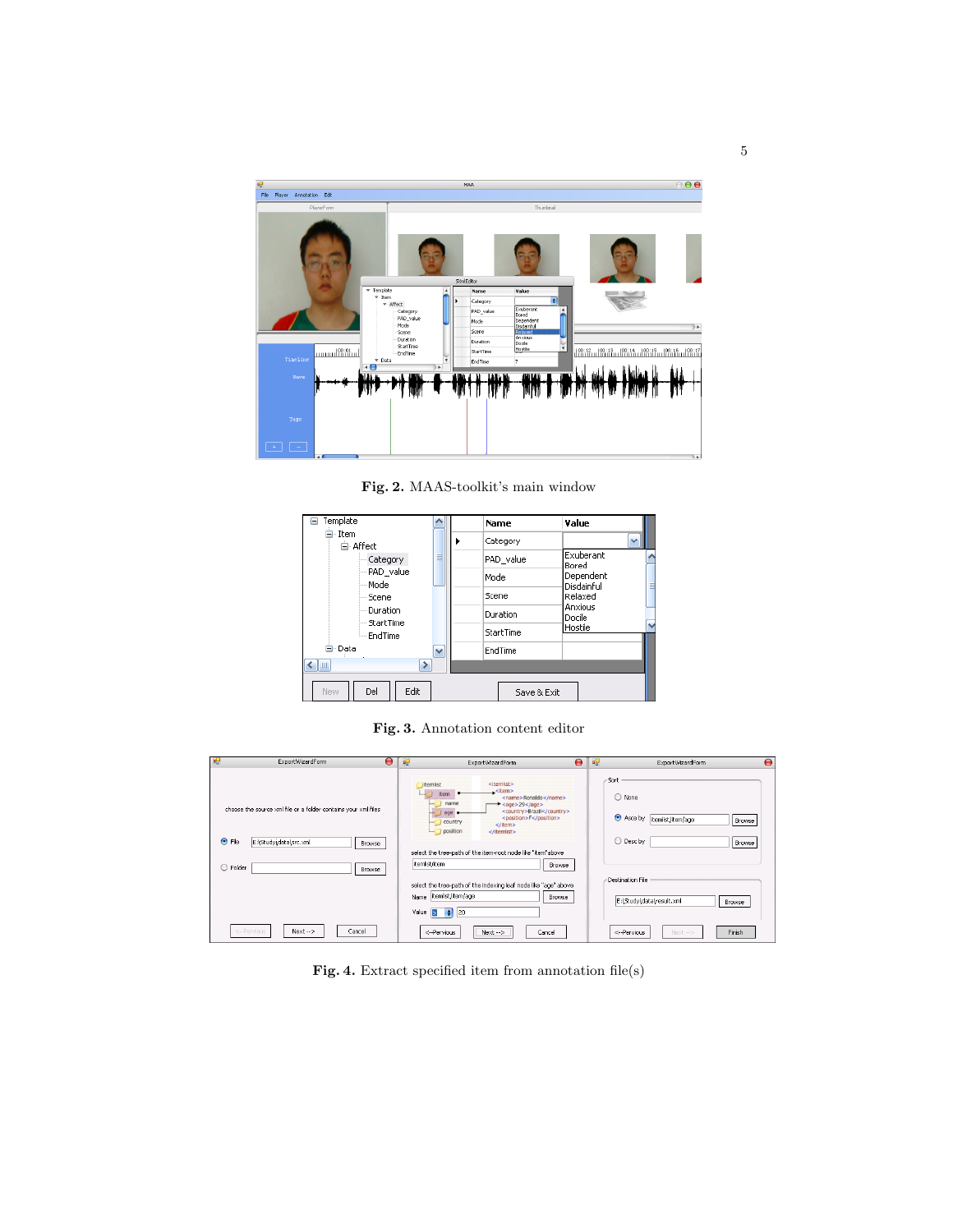researchers. This tool in MAAS can extract the data with features specified by user from a great capacity of annotation files and sort the result in several ways, as Figure 4 shows. For example, users can extract only the relaxed affect in a series of experiment order by experiment time.

Here is a simple example of the annotation file:

```
1 \leq 2 xml version=" 1.0" encoding=" utf -8"?>
2 <a f f e c t >3 <Category>Relaxed</Category>
 4 \langle \text{PAD_value} \rangle (.22, .51, -.10) \langle \text{PAD_value} \rangle5 <mode>expression</mode>
6 \langle scene>in the dormitory\langle /scene>
 7 <Duration unit=ms>1226</Duration>
 8 <Other />
9 \langle affect >
10
11 <data>
12 <video> </video>
13 \langle \text{audio}\rangle \langle \text{audio}\rangle14 <physiology> </physiology>
15 \quad \langle \text{data} \rangle
```
# 4 Conclusion

A multimodal affective annotation system named MAAS is described in this paper. MAAS and its toolkit are convenient for researchers to annotate common affect and track the data collected in the experiment. It takes the most popular and standard XML format to store the annotation results, which is easy for users to read and to modify. The hierarchical annotation structure which MAAS adopts is flexible enough to expand to be compliant with other particular research.

## Acknowledgements

This work is a part of the Research on Affective Computing Theory and Approach, which is a key research project of National Natural Science Foundation of China (NSFC). We would like to thank Prof.Lianhong Cai and other members of the Project Group for their valuable discussion and help.

## References

1. R.W.Leverson: The Nature of Emotions [M]. New York, OxfordUniversity Press. (1994) 123-126

6